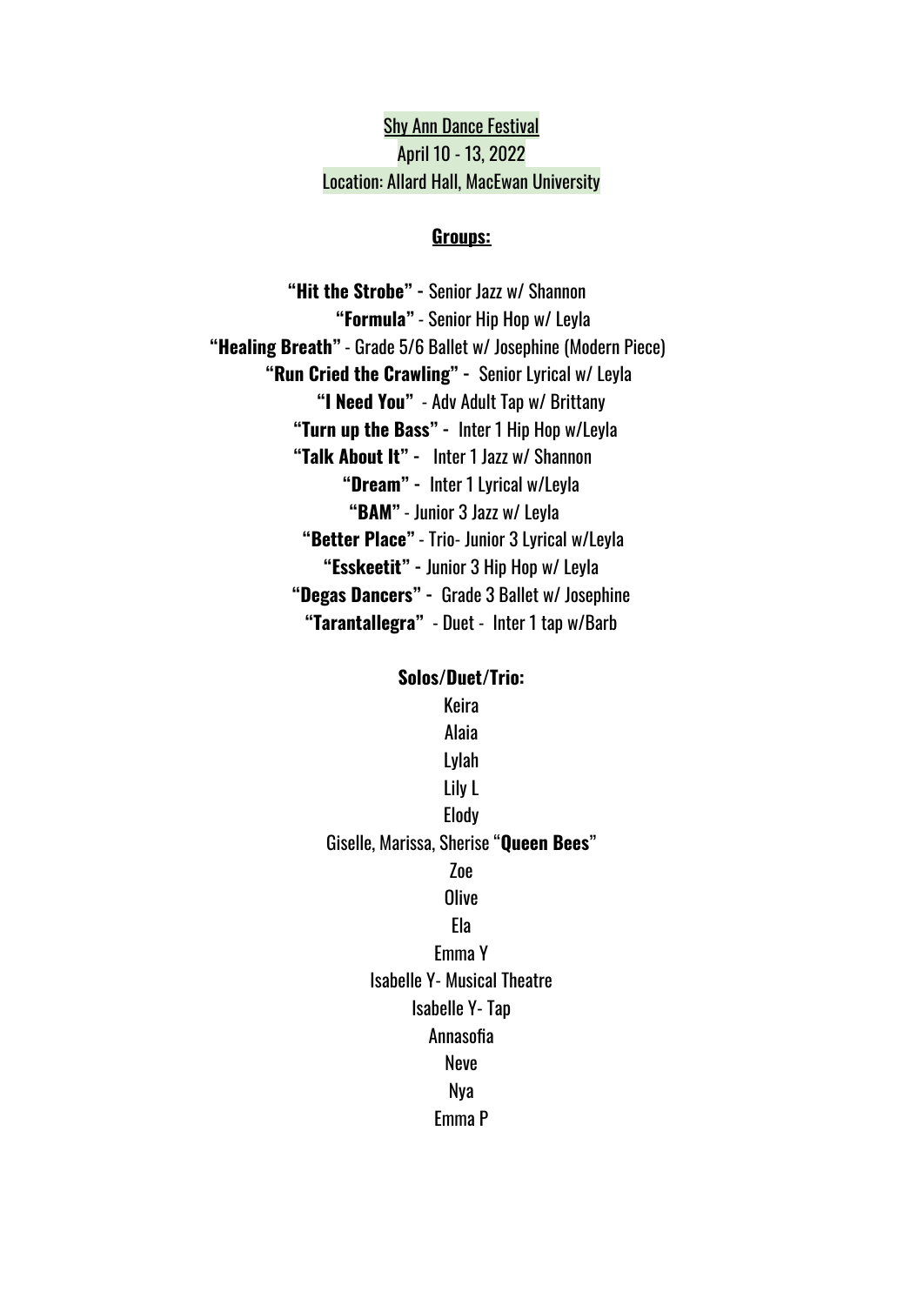### Dare 2 Dream May 12th - 15th LOCATION: MacEwan University- Triffo Theatre at Allard Hall

#### **Groups:**

**"Tea Time in Wonderland" -** Primary 1 Ballet w/Shannon **"Chim Chim-ree"** Grade 2 Ballet w/ Josephine **"Degas Dancers"** Grade 3 Ballet w/ Josephine **"Healing Breath" -** Grade 5/6 Ballet w/ Josephine (Modern Piece) **"BAM"** Junior 3 Jazz w/ Leyla **"Talk About it"** Inter 1 Jazz w/ Shannon **"Hit the Strobe"** Senior Jazz w/ Shannon **"Dream"** Inter 1 Lyrical w/Leyla **"Run Cried the Crawling"** Senior Lyrical w/ Leyla **"Boom"** Junior 1/2 Hip Hop w/ Leyla **"Esskeetit"** Junior 3 Hip Hop w/ Leyla **"Turn up the Bass"** Inter 1 Hip Hop w/Leyla **"Formula"** Senior Hip Hop w/ Leyla **"Way of the World"** Snazzy Jazzy w/Leyla Duet- **"Tarantallegra"** Inter 1 Tap w/Barb Trio- **"You've got a Friend in me"** - Primary 2 Ballet w/Shannon Trio- **"Misunderstood"** Junior 3 Tap w/ Barb Trio- **"Better Place"** Junior 3 Lyrical w/Leyla Trio- **"Ask the World"** Junior 2 Jazz w/Leyla

### **Solos/Duets/Trios:**

| Lily L                                 | Annasofia                          |
|----------------------------------------|------------------------------------|
| Keira                                  | Isabelle - Tap                     |
| Alaia                                  | <b>Isabelle Y- Musical Theatre</b> |
| <b>Elody</b>                           | Emma Y                             |
| Giselle, Marissa, Sherise "Queen Bees" | <b>Daenerys</b>                    |
| Zoe                                    | Emma P                             |
| Olive                                  | Nya                                |
| Ela                                    | Isla B- (teen hip hop)             |
|                                        |                                    |